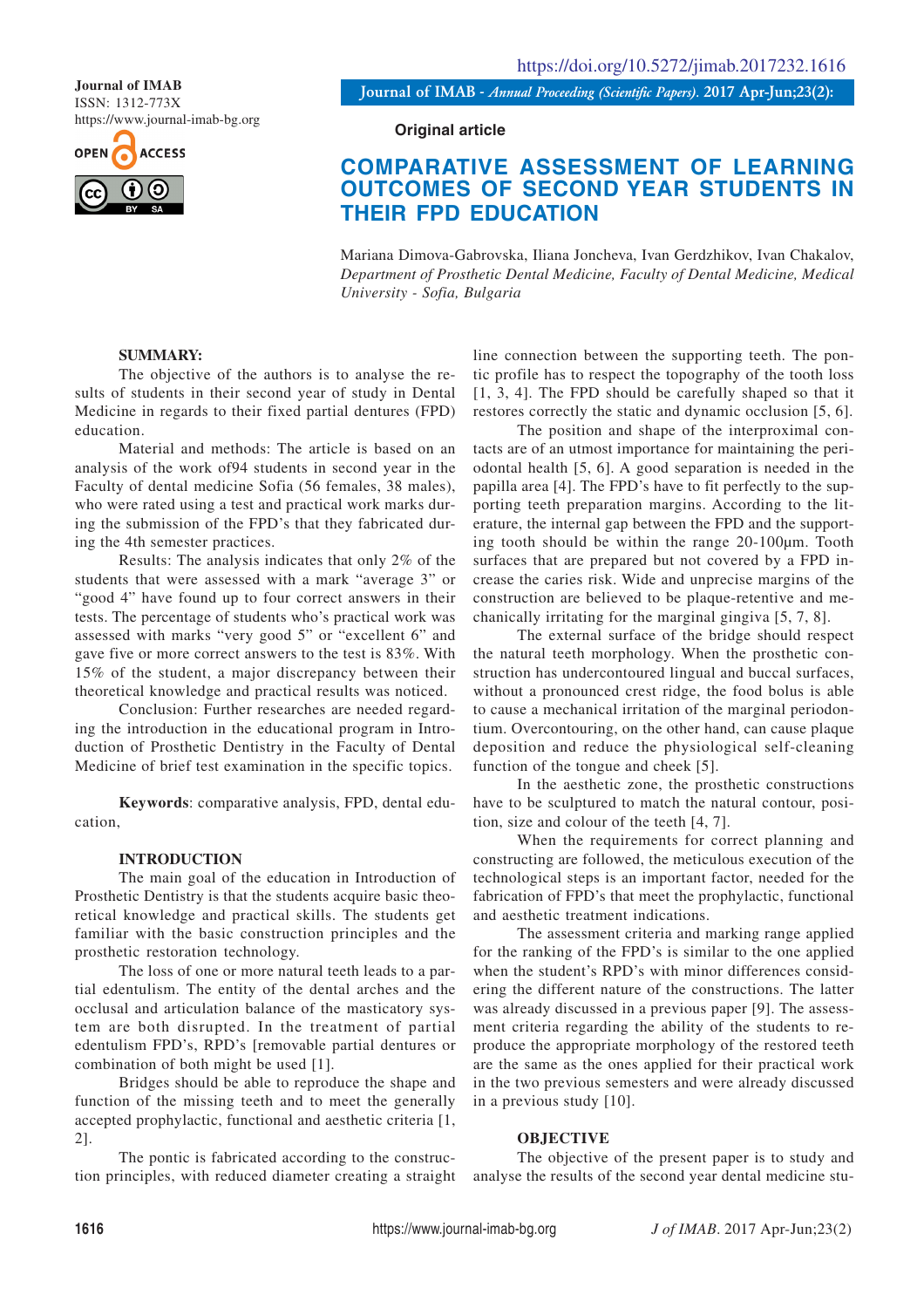dent education in the field of Introduction of prosthetic dental medicine regarding the fixed partial bridgework dentures.

# **MATERIAL AND METHODS**

The study was performed during the winter semester of the 2015/2016 Academic year in the Faculty of dental medicine, Medical University – Sofia.Ninety four students in the second year of study (58 females, 38 males), were distributed a test consisting in the following 9 questions regarding fixed prosthetic constructions:

**1. How do the bridges transfer the chewing pressure to the oral structures**

a) By loading the periodontium of the natural teeth b) By loading the bone and mucosa in the edentulous area

c) By using both of the above-mentioned mechanisms

# **2. The coordination with the FPD's is effectuated**

**by**

- a) The periodontium-muscle reflex
- b) The mucosa-muscle reflex
- c) By using both of the above-mentioned reflexes

#### **3. The biological anatomy-physiological base of the bridges comprises**

- a) The abutment teeth
- b) The periodontium
- c) Both

# **4. The elements of the bridge are:**

- a) The abutment teeth and the biological base
- b) The abutment teeth and the pontic
- c) Both of the above mentioned elements

## **5. What is the definition for the term "Abutment tooth."**

**6. What is the definition for the term "Connector."**

**7. What is the definition for the term "pontic":**

## **8. In which shapes can the pontic be sculpted:**

- a) Saddle-shaped non-hygienic
- b) High hygienic
- c) Hearth-shaped hygienic
- d) Tangential (aesthetic semi-hygienic)

# **9. The pontic must connect the abutment teeth following:**

- a) The shortest possible distance
- b) The longest possible distance

The practical skills of the students were assessed during the submission of their semestrial practical work when each student was assigned with a mark (from 2 to six, where 2 means "not pass", and 6 is the highest and means "excellent.

The main criteria for the assessment of the submitted four-unit bridges are: good reproduction of the morphologic characteristics of all the units of the FPD, precise modeling and reproduction of correct static and dynamic contacts, tight interproximal contacts, correct modeling of the pontic profile, good separation, cleaning and polishing, good adaptation to the preparation margin of the working model and uniform thickness at the marginal area of the connectors and successfully restored esthetics.

The obtained results were processed with a software product for statistical analysis "R" (https://www.rproject.org/). The statistical method that were applied were frequential and percentage analysis, correlation analysis, disperse analysis and 2 tests and graphic methods for data presentation.

## **RESULTS**

The obtained results indicate the following distribution of the tests answers - the number of the correct answers is 644, the incorrect answers number is 118, the number of the incomplete answers is 62, where students have in a greater or lesser extend answered to the asked questions. The distribution of the correct answers is represented in Figure 1.

**Fig. 1.**Distributions of the correct answers from the test



*Legend:*

*B1 - correct answers to question No. 1,*

- *B2 correct answers to question No. 2,*
- *B3 correct answers to question No. 3,*
- *B4 correct answers to question No. 4,*
- *B5 correct answers to question No. 5,*
- *B6 correct answers to question No. 6,*
- *B7 correct answers to question No. 7,*
- *B8 correct answers to question No. 8,*
- *B9 correct answers to question No. 9.*

Data indicate similar percentage of distribution to the answers to question No.1 and question No.2 –  $83\%$ and 80% accordingly. Only 5 students were not able to answer these questions, while 12% (for question No.1) and 15% (for question No.2) circle an incorrect answer. The percentage of the right answers to question No.3 is high – 96% from the students correctly determine the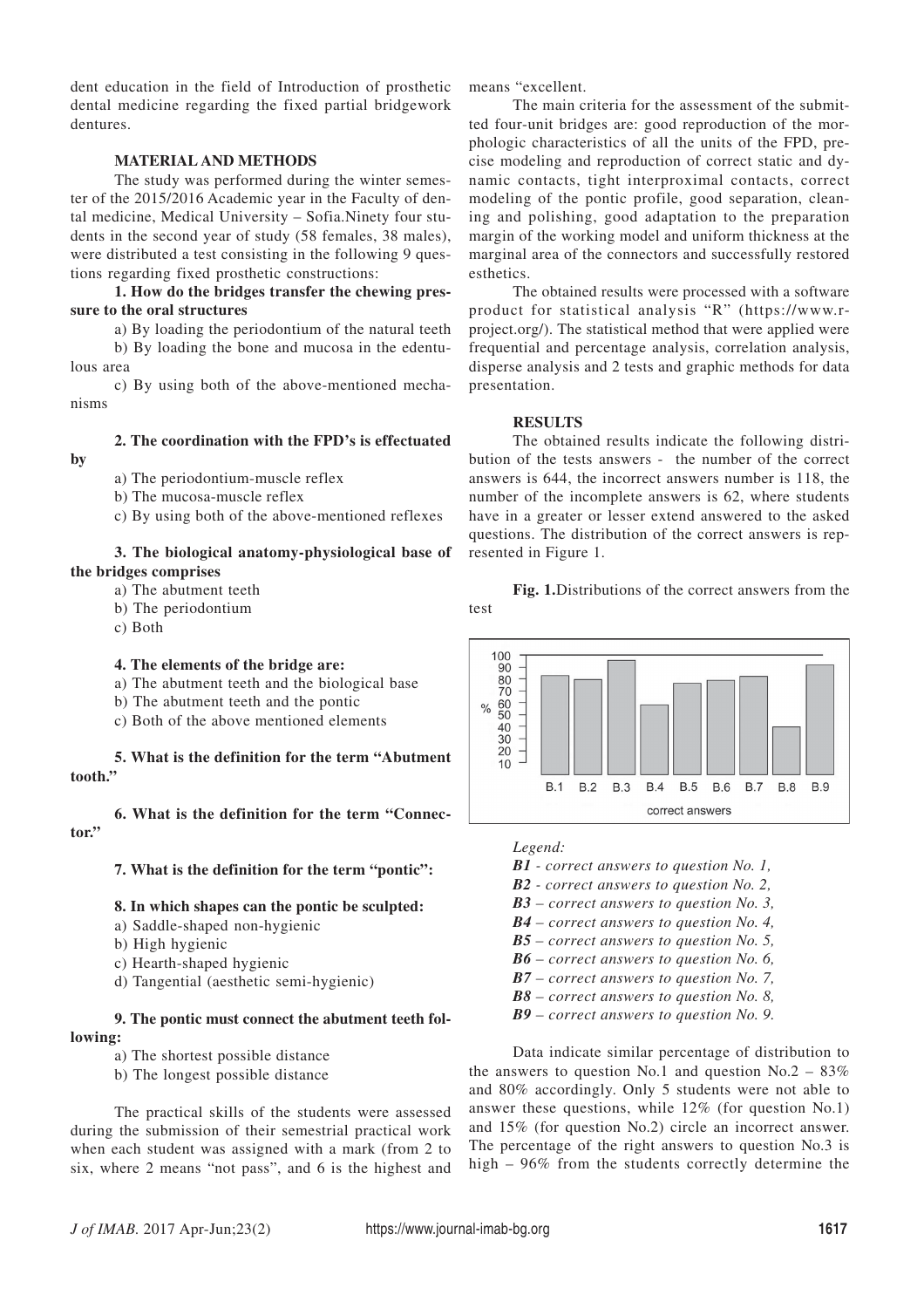anatomy-physiological base of the bridge. The percentage of students that are unable to name the elements of the FPD's is significant (42%).

Next questions (from No.5 to No.7) require the definition of the terms "abutment teeth", "connector" and "pontic". The right answer distribution is 77%, 79% and 82% accordingly.

Obviously, the greatest difficulty the students met with the answer of question No.8: In which profiles can the pontic be sculpted. The data indicates that only 39% from the students are familiar and can make the difference between the different types of pontic profiles, that were listed as possible answers. The rest 61% (57 students) are not able to name the correct answer or only circle one of the several correct answers.

The percentage of the students that were able to give a correct answer to question No.9 is 92% - "the pontic should connect the abutment teeth following the shortest possible distance between them".

The results from the statistical analysis indicate that no statistically significant correlation can be driven out of the present data regarding the distribution of the answers of the questions in the test. The latter means that the test is properly structures and no duplication of the questions was admitted.

The obtained results from the practical student's work indicates the following distribution – 3 students obtained an excellent "6" mark, 17 students – 5,50 mark,  $34 - 5.00$ ,  $19 - 4.50$ ,  $11 - 4.00$ ,  $4 - 3.50$ , 6-3.00.

Figure 2 present the statistically significant correlations (P<0,0001) between the practical work assessment and the result of the test. Horizontally the number of the correct answers are indicated (from one to 9 correct answers). No student has a "0" as a number of correct answers. Vertically the practical work assessment mark are noted as follows: 3-mark "average"; 4-mark "good"; 5 mark "very good"; 6 – mark "excellent."

**Fig. 2.** Correlation between practical work marks and the theoretical knowledge assessed with the test



The analysis indicates that only 2% of the students with a mark on the practical work 3 - "average" or 4 -"good" have given up to four correct answers to the test.

The students who's practical work was assessed with "very good-5", or ''excelent-6" had five or more correct answers to the test. With 15% of the students, a major discrepancy between their theoretical knowledge and practical skills was noted.

#### **DISCUSSION**

The education in Introductions of Dental Prosthetics is built upon the principle of coordination and mutual complementation of theoretical knowledge and manual skills. To obtain a good balance between theory and practice, studentshave to perform their practical tasks with a profound understanding of the theoretical basics. The latter is the utmost goal of the professors presenting the theoretical lectures and the assistant professors leading the practical exercises for the students.

The results from the presented test indicate on one side the necessity of even more thorough emphasize upon the theoretical preparation in the Introduction of Prosthetic Dental Medicine and the necessity of knowing and correctly handling the specific terminology and the understanding of its meaning. Only 58% answer correctly to question No.4, meaning that despite the high percentage of correct answers to questions No.No.5, 6 and 7, the students find difficult to define terms like "abutment tooth", "retainer" and "pontic and differing it from "biological anatomical-physiological base of the FPD restoration".

Another matter of an utmost importance is teaching students the skills to correctly plan a FPD and understanding the different mechanisms to transmit the chewing pressure and the reflexes, responsible for the neuromuscular coordination. Only 17 % of the students that attended the test displayed some misunderstanding of this important matter.

An important emphasis in the teaching process is the necessity to realise the different indications, advantages and disadvantages of the different pontic profiles, as an important prerequisite for the preparation of the students to start working with patients in the clinical practices. The results of the test indicated that 27% are unable to choose between the profiles listed in the test, while 34% didn't answer that question at all.

#### **CONCLUSION**

In conclusion a necessity exists for the introduction in the University education in Prosthetic dentistry of a sequence of short tests based upon the teaching material in a specific chapter or dedicated to a specific topic or problem. On one hand the regular test examinations can be used as a powerful motivation tool to constantly revise the newest lecturing material. On the other hand it allows for a transformation of the lectures as an educational form from a relatively passive knowledge accumulation into far more interactive and intriguing process involving student's attention and interest in a far bigger extend.